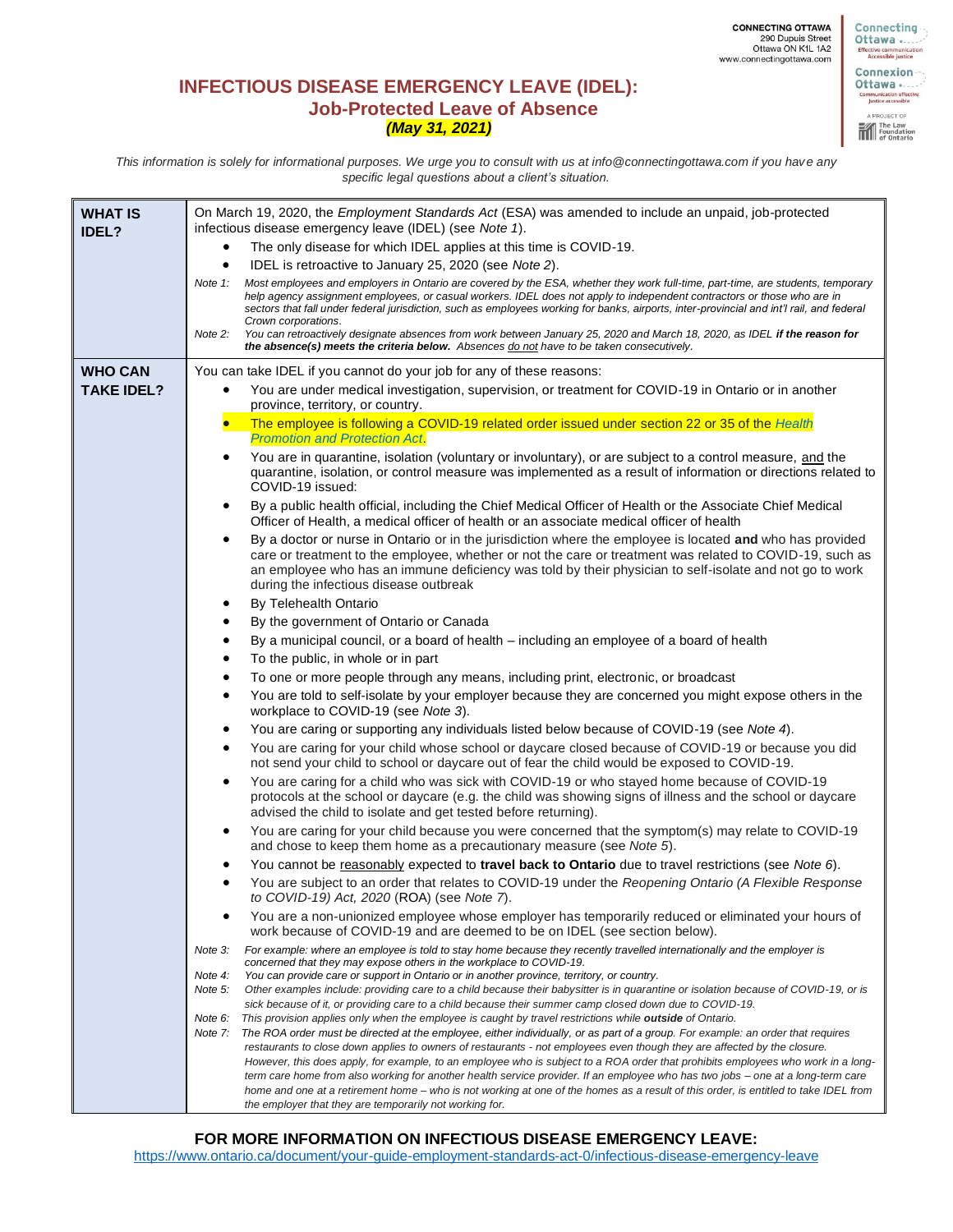| <b>WHO CAN I</b><br><b>PROVIDE</b><br><b>CARE AND</b><br><b>SUPPORT</b><br>TO?                | You can provide care or support to any of these individuals because of a matter related to COVID-19:<br>Your spouse (of the same or opposite sex, whether or not married)<br>A parent, step-parent, or foster parent of you or your spouse<br>A child, step-child, or foster child of you or your spouse<br>$\bullet$<br>A child who is under legal guardianship of you or your spouse<br>$\bullet$<br>Your brother, step-brother, sister, or step-sister<br>$\bullet$<br>A grandparent, step-grandparent, grandchild, or step-grandchild of you or your spouse<br>$\bullet$<br>Your brother-in-law, step-brother-in-law, sister-in-law, or step-sister-in-law<br>$\bullet$<br>A son-in-law or daughter-in-law of you or your spouse<br>An uncle or aunt of you or your spouse<br>$\bullet$<br>A nephew or niece of you or your spouse<br>$\bullet$<br>The spouse of your grandchild, uncle, aunt, nephew, or niece<br>A person who considers you to be like a family member<br>Any individual prescribed as a family member for the purposes of this section (currently, there are no<br>additional prescribed family members)                                                                                                                                                                                                                                                                                                                                                                     |
|-----------------------------------------------------------------------------------------------|-----------------------------------------------------------------------------------------------------------------------------------------------------------------------------------------------------------------------------------------------------------------------------------------------------------------------------------------------------------------------------------------------------------------------------------------------------------------------------------------------------------------------------------------------------------------------------------------------------------------------------------------------------------------------------------------------------------------------------------------------------------------------------------------------------------------------------------------------------------------------------------------------------------------------------------------------------------------------------------------------------------------------------------------------------------------------------------------------------------------------------------------------------------------------------------------------------------------------------------------------------------------------------------------------------------------------------------------------------------------------------------------------------------------------------------------------------------------------------------------------------|
| <b>WHAT ARE</b><br><b>MY RIGHTS IF</b><br><b>I TAKE IDEL?</b>                                 | You are generally entitled to the same rights as a person who takes pregnancy or parental leave. These<br>rights, which apply to absences from January 25, 2020 onward, include:<br>Right to reinstatement of the same job, or a comparable one if your old job no longer exists (see Note 8).<br>Right to be free from penalty for taking or asking about IDEL.<br>Right to continue to participate in benefit plans, unless you tell your employer in writing that you will not<br>continue to pay your own share of the premiums.<br>Right to earn credits toward length of employment, length of service, and seniority.<br>٠<br>If you are dismissed for legitimate reasons that are totally unrelated to the fact that you took IDEL, then your employer does not<br>Note 8:<br>have to reinstate you. For example: your workplace goes out of business or was forced to downsize during your leave.                                                                                                                                                                                                                                                                                                                                                                                                                                                                                                                                                                                          |
| <b>HOW MUCH</b><br><b>NOTICE DO I</b><br><b>HAVE TO</b><br><b>GIVE MY</b><br><b>EMPLOYER?</b> | You must generally advise your employer - either in writing or verbally - before taking IDEL. If you cannot give<br>advance notice, you must inform them as soon as you can after starting IDEL (see Note 9).<br>Your employer cannot require you to provide a medical note from a physician or nurse as evidence (see<br>Note 10). However, your employer may require you to provide evidence of your eligibility for IDEL that is reasonable<br>in the circumstances and at a time that is reasonable in your situation. For example: if you are in isolation or in<br>quarantine, it is not reasonable to require evidence during the quarantine or isolation period if you would have to<br>leave home to obtain the evidence (see Note 11).<br>If it is reasonable in the circumstances, evidence may take many forms, such as a:<br>A travel document that shows you travelled to a country for which quarantine or isolation is advised.<br>A copy of the information issued to the public by a public health official advising of quarantine or<br>isolation (ex. a print out, screen shot, or recording of the information).<br>a copy of an order to isolate that was issued to the employee under s. 22 or s. 35 of the Health<br><b>Protection and Promotion Act.</b><br>A note from your daycare provider stating that the centre is closed because of COVID-19.<br>What is reasonable in the circumstances depends the duration of the leave; whether there is a pattern of absences; |
|                                                                                               | or whether any evidence is available and the cost of the evidence.<br>While you are required to tell your employer before starting IDEL (or, if this is not feasible, as soon as possible after starting the<br>Note 9:<br>leave), you will not lose the right to take IDEL if you fail to do so. Also, note that an employee who is deemed to be on IDEL is not<br>required to advise their employer of the deemed leave. They are simply considered to be on leave.<br>Note 10: Employers are not prohibited from requiring medical notes in the context of issues such as return-to-work situations or for<br>accommodation purposes.<br>Note 11: If electronic evidence can be sent from home, it may be reasonable to require you to send it during isolation or quarantine.                                                                                                                                                                                                                                                                                                                                                                                                                                                                                                                                                                                                                                                                                                                   |
| <b>HOW LONG</b><br><b>CAN I TAKE</b><br><b>IDEL?</b>                                          | There is no maximum IDEL days. However, you have the right to take IDEL only for as long as the event that<br>triggered your entitlement to this leave lasts. After the triggering event is over, you are obligated to return to work.<br>You also must return to work once COVID-19 stops being a designated infectious disease.                                                                                                                                                                                                                                                                                                                                                                                                                                                                                                                                                                                                                                                                                                                                                                                                                                                                                                                                                                                                                                                                                                                                                                   |
| <b>WHAT IF I AM</b><br><b>FIRED FOR</b><br><b>TAKING</b><br><b>IDEL?</b>                      | Your employment cannot be terminated for taking IDEL for any of the reasons noted above. If you are terminated for<br>taking IDEL you can be reinstated to the job you recently held if it still exists (or to a comparable job if it doesn't) by<br>filing an ESA claim with the Ministry of Labour: https://www.labour.gov.on.ca/english/es/forms/claim.php. Contact a<br>lawyer of paralegal if this happens.                                                                                                                                                                                                                                                                                                                                                                                                                                                                                                                                                                                                                                                                                                                                                                                                                                                                                                                                                                                                                                                                                    |
| <b>DOES MY</b><br><b>EMPLOYER</b><br><b>HAVE TO PAY</b><br><b>ME IF I TAKE</b><br>IDEL?       | Your employer is not required to pay you while you're on IDEL. However, you can use your sick days, vacation time,<br>or personal time if you have any. You can also apply for federal government financial supports if you meet the<br>eligibility criteria (see Note 12).<br>Note 12: The right to take IDEL is not the same as the right to the payment of employment insurance benefits or federal government<br>supports. You are entitled to IDEL whether or not you have applied for or qualified for federal benefits or supports.                                                                                                                                                                                                                                                                                                                                                                                                                                                                                                                                                                                                                                                                                                                                                                                                                                                                                                                                                          |

## **FOR MORE INFORMATION ON INFECTIOUS DISEASE EMERGENCY LEAVE:**

<https://www.ontario.ca/document/your-guide-employment-standards-act-0/infectious-disease-emergency-leave>